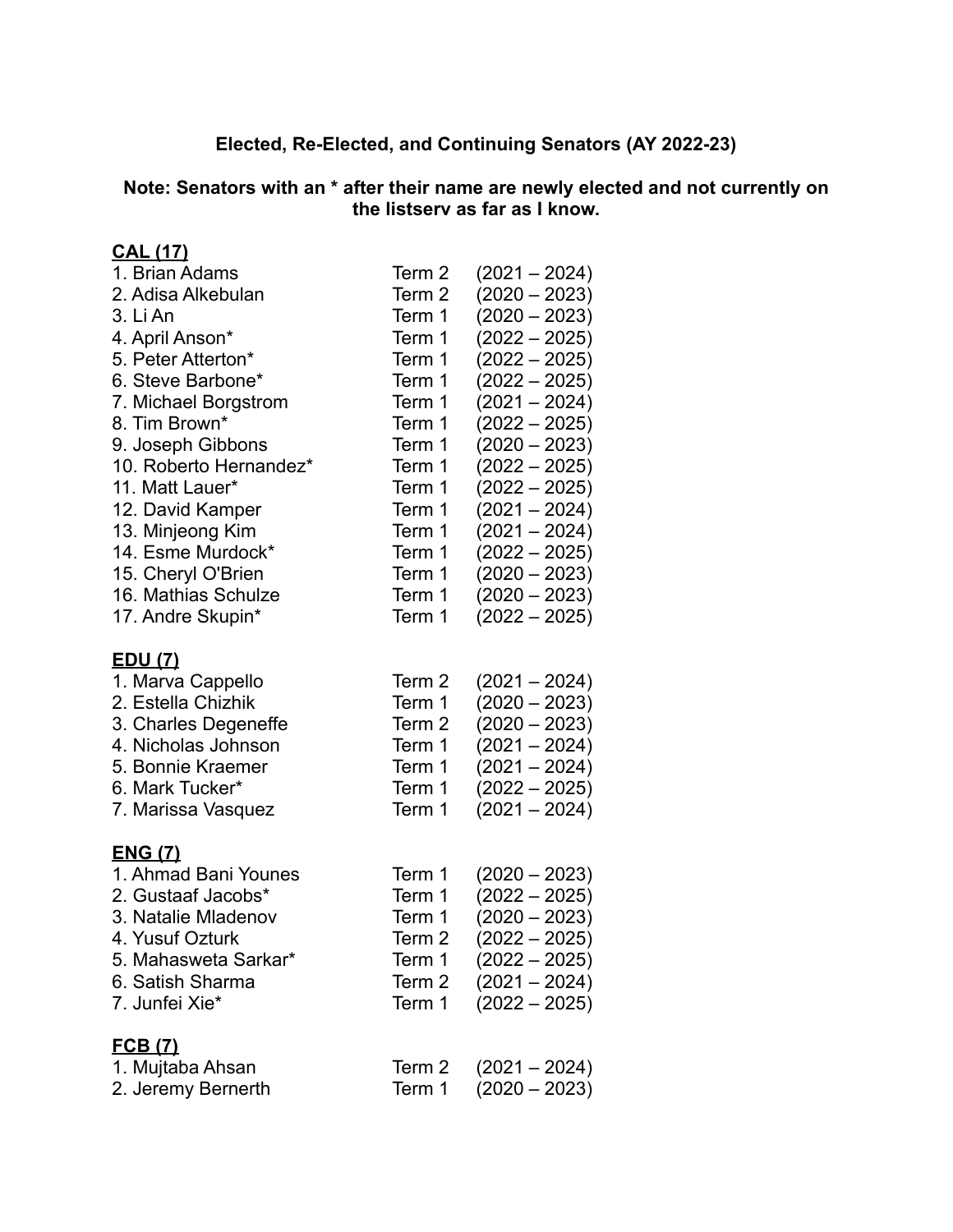| 3. Stefano Gubellini<br>4. Marie Eve LaChance*<br>5. Yan Luo<br>6. Morgan Miles<br>7. Ning Tang                                                                                                                                                   | Term 2<br>Term 1<br>Term 1<br>Term 1<br>Term 1                                                   | $(2021 - 2024)$<br>$(2022 - 2025)$<br>$(2021 - 2024)$<br>$(2020 - 2023)$<br>$(2020 - 2023)$                                                                                                |
|---------------------------------------------------------------------------------------------------------------------------------------------------------------------------------------------------------------------------------------------------|--------------------------------------------------------------------------------------------------|--------------------------------------------------------------------------------------------------------------------------------------------------------------------------------------------|
| <u>HHS (9)</u><br>1. Alyson Abel-Mills<br>2. Michael Gates<br>3. Changqi Liu*<br>4. Frances Nedjat-Haiem<br>5. Jill Preminger<br>6. Mitchell Rauh*<br>7. Carleen Stoskopf<br>8. Lianne Urada<br>9. Jong-Deuk Baek                                 | Term 1<br>Term 2<br>Term 1<br>Term 1<br>Term 1<br>Term 1<br>Term 1<br>Term 1<br>Term 1           | $(2020 - 2023)$<br>$(2020 - 2023)$<br>$(2022 - 2025)$<br>$(2020 - 2023)$<br>$(2021 - 2024)$<br>$(2022 - 2025)$<br>$(2020 - 2023)$<br>$(2021 - 2024)$<br>$(2022 - 2025)$                    |
| <b>IVC (2)</b><br>1. Linda Abarbanell<br>2. Gregorio Ponce*                                                                                                                                                                                       | Term 2<br>Term 1                                                                                 | $(2020 - 2023)$<br>$(2022 - 2025)$                                                                                                                                                         |
| LIB(3)<br>1. Kate Holvoet*<br>2. Keven Jeffery*<br>3. Pamela Lach                                                                                                                                                                                 | Term 1<br>Term 1<br>Term 1                                                                       | $(2022 - 2025)$<br>$(2022 - 2025)$<br>$(2020 - 2023)$                                                                                                                                      |
| <u>PSFA (10)</u><br>1. Godfried Asante*<br>2. Dani Bedau*<br>3. Kevin Delgado*<br>4. Alana Dillette*<br>5. Tiffany Dykstra-Devette*<br>6. David Jancsics*<br>7. Kerianne Quick<br>8. Vinod Sasidharan<br>9. Amy Schmitz Weiss*<br>10. Eric Smigel | Term 1<br>Term 1<br>Term 1<br>Term 1<br>Term 1<br>Term 1<br>Term 1<br>Term 2<br>Term 1<br>Term 1 | $(2022 - 2025)$<br>$(2022 - 2025)$<br>$(2022 - 2025)$<br>$(2022 - 2025)$<br>$(2022 - 2025)$<br>$(2022 - 2025)$<br>$(2020 - 2023)$<br>$(2020 - 2023)$<br>$(2022 - 2025)$<br>$(2020 - 2023)$ |
| <u>SCI (15)</u><br>1. Cathie Atkins<br>2. Arlette Baljon<br>3. Peter Blomgren<br>4. Bryan Donyanavard<br>5. Brian Hentschel<br>6. Scott Kelley<br>7. John Love                                                                                    | Term 2<br>Term 1<br>Term 1<br>Term 1<br>Term 2<br>Term 2<br>Term 2                               | $(2020 - 2023)$<br>$(2020 - 2023)$<br>$(2020 - 2023)$<br>$(2022 - 2025)$<br>$(2022 - 2025)$<br>$(2020 - 2023)$<br>$(2020 - 2023)$                                                          |